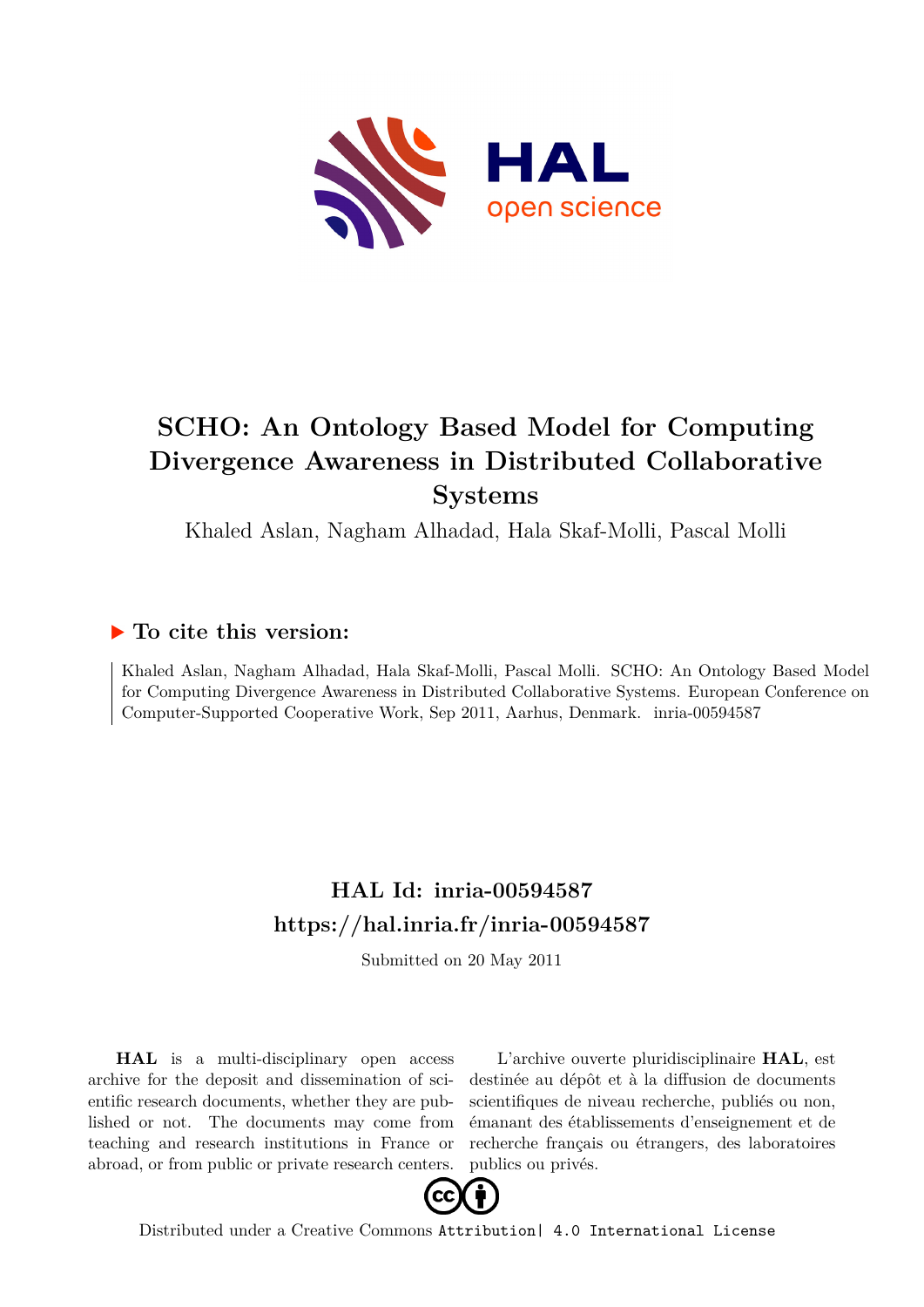# SCHO: An Ontology Based Model for Computing Divergence Awareness in Distributed Collaborative Systems

### Khaled Aslan, Nagham Alhadad, Hala Skaf-Molli, Pascal Molli

LINA, Université de Nantes, France

*khaled.aslan-almoubayed@univ-nantes.fr, nagham.alhadad@univ-nantes.fr, hala.skaf@univnantes.fr, pascal.molli@univ-nantes.fr*

**Abstract.** Multi-synchronous collaboration allows people to work concurrently on copies of a shared document which generates divergence. Divergence awareness allows to localize where divergence is located and estimate how much divergence exists among the copies. Existing divergence awareness metrics are highly coupled to their original applications and can not be used outside their original scope. In this paper, we propose the SCHO ontology: a unified formal ontology for constructing and sharing the causal history in a distributed collaborative system. Then we define the existing divergence metrics in a declarative way based on this model. We validate our work using real data extracted from software engineering development projects.

### Introduction

Web 2.0 applications showed the importance of collaborative systems. These systems changed the internet users into web writers. Many collaboration tools are currently available like: Wikis, blogs, video-conferencing systems, version control systems. These collaboration tools are classified using Ellis matrix (Ellis and Gibbs, 1989). This matrix is based on two dimensions; time and space. Users can be distributed in time and space. But there is another dimension which is working on different copies. This collaboration mode is called multi-synchronous (Dourish, 1995). In this mode users replicate shared objects and they converge or diverge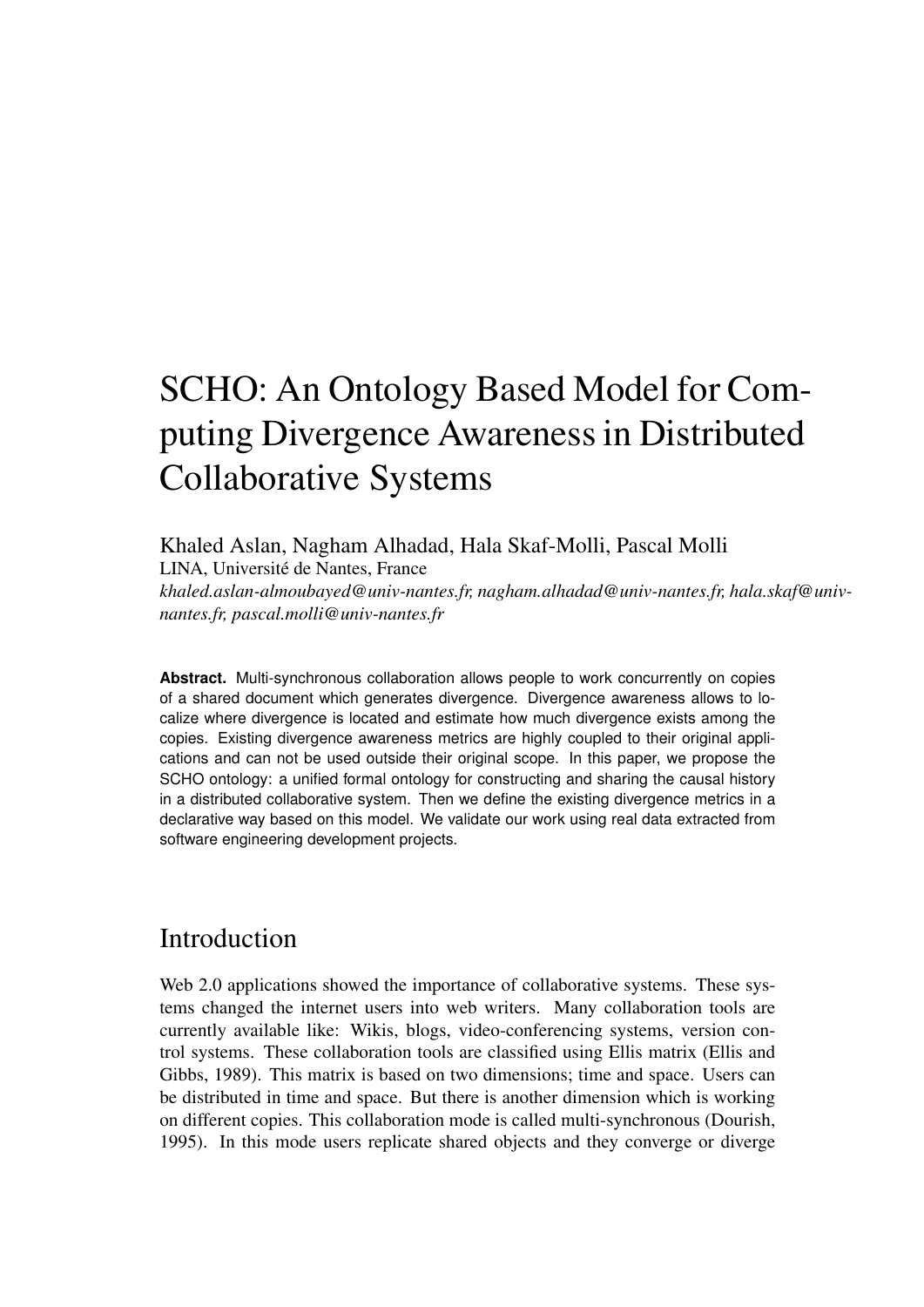among each other. This divergence can be observed, measured and visualized. This is called divergence awareness.

Many previous work have addressed the measurement and the visualization of the divergence. Divergence awareness is provided in different systems with ad-hoc visualizations, such as State Treemap (Molli et al., 2001), Palantir (Sarma et al., 2003), Edit Profile (Papadopoulou et al., 2006), Wooki (Weiss et al., 2007), etc.

Existing systems define their own divergence metrics without a common formal definition. Metrics are coupled with the application and cannot be used outside their original scope. There is no previous work that tried to build a unified formal model for divergence awareness. Unified model for computing divergence opens the opportunity to build a middleware for distributed collaborative systems.

Multi-synchronous collaborative systems rely on optimistic replication models (Rahhal et al., 2009). Optimistic replication models are based on history sharing which are application independent. We propose to conceptualize and formalize the sharing of causal history in distributed collaborative system. This allows to compute divergence metrics in a declarative way independently of the application.

In this paper, we use semantic web technology to define an ontology for constructing and sharing the causal history in a distributed collaborative system. Then we define the existing divergence metrics in a declarative way based on this model. We validate our work using real data extracted from software engineering development projects.

The paper is structured as follows. First section presents divergence metrics in distributed collaborative systems. The second section details the SCHO ontology. The third section presents the formal definition of divergence awareness metrics based on this ontology. The fourth section presents the validation of the proposed model using real data. The last section concludes the paper.

# Divergence Metrics in Distributed Collaborative Systems

Divergence occurs when there are more than one copy of a shared document and participants can modify their copies in parallel. A cooperative work is a cycle of divergence and convergence. Divergence occurs when two activities have different views of a shared document. After divergence participants synchronize their activities to reestablish a common view of the document; further individual activities will cause divergence again, necessitating further synchronization and so on (Dourish, 1995). State Treemap (Molli et al., 2001), Palantir (Sarma et al., 2003), Edit Profile (Papadopoulou et al., 2006), Wooki (Weiss et al., 2007) are examples of tools that provide the user with divergence awareness.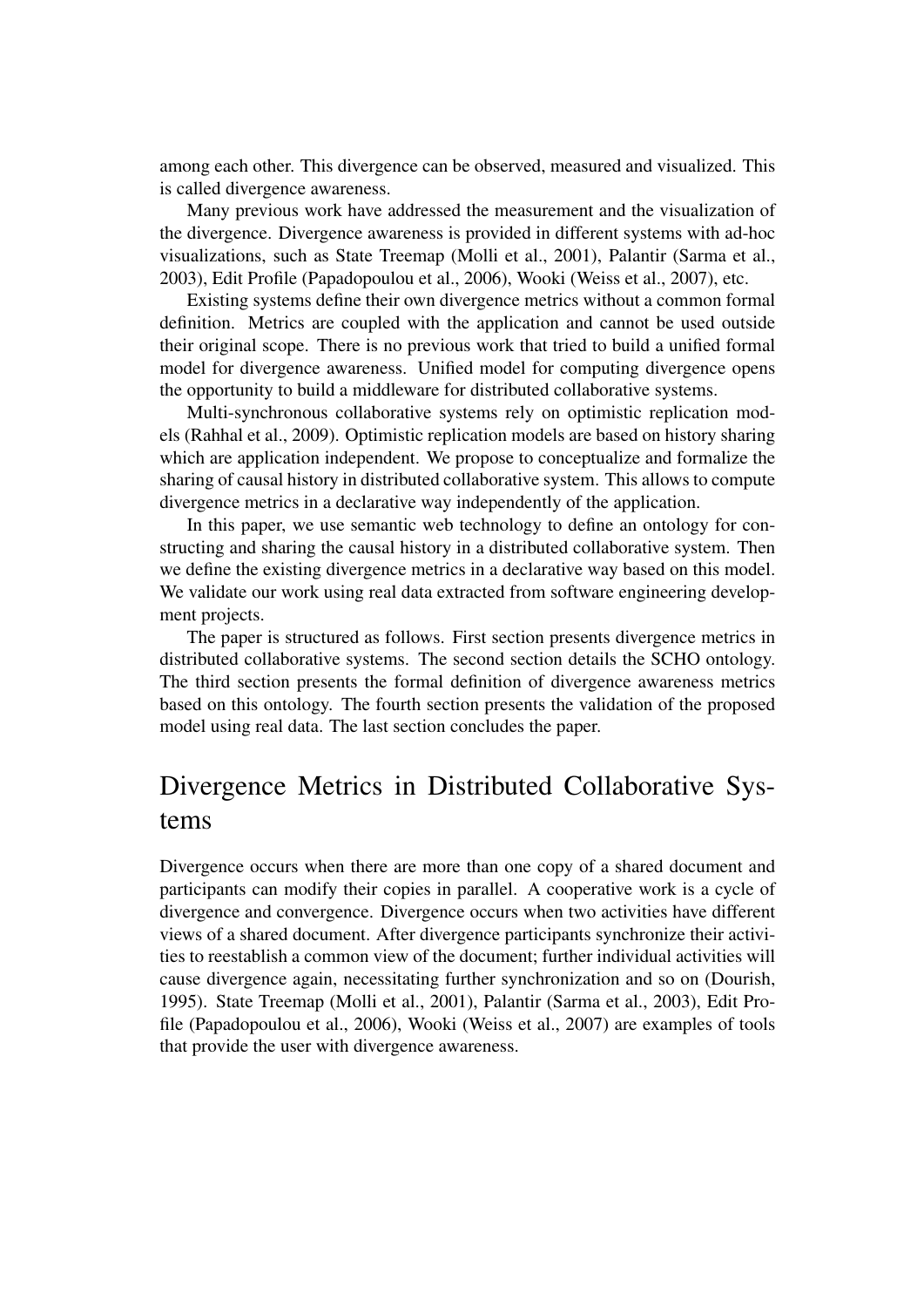#### State Treemap

State Treemap(Molli et al., 2001) is a divergence awareness mechanism, it enables the participant to be aware of the differences among her documents and the others' documents by using the different document states:

- *Locally Modified* enables the participant to know that her own copy was modified where the others are not.
- *Remotely Modified* makes the participant aware of the changes that occur in the remote workspaces.
- *Need Update* means that a new version of the document is available.
- *Potential Conflict* means that more than one participant are updating the same document.

When a document has been modified by a participant, it will be marked as (Local Modified) in her own workspace, where in the others participants' workspaces it will be marked as (Remotely Modified).

### Palantir

Palantir (Sarma et al., 2003) is another awareness tool that provides software developers with insight into others' workspaces. It gives awareness information about concurrent modifications performed in isolation in the context of configuration management systems. Palantir captures a number of events, for instance, *added, removed, changes in progress, changes committed,* etc. The effect of the changes is computed and presented to the users by means of two metrics: the severity and impact metrics. The severity metric measures how much a component in a user's workspace has changed when compared to its latest checked version in the repository, or its version on the collaborators workspaces. It can be binary, indicating that a change of any kind occurred, or a number indicating the percentage of lines of code that were modified in any way. The impact measure takes into consideration the code dependencies and computes how much a component in a local workspace is affected by changes to related components in remote workspaces. Table I summarizes the awareness states defined in Palantir proposal.

### Edit Profile

Edit Profile (Papadopoulou et al., 2006) provides awareness at different levels: document, paragraph, sentence, word and character. The participant has the possibility to choose at which level she needs to be aware of the changes on a document. So the metrics are calculated based on the participant choice of details. The participant also has the possibility to choose which type of operations she is interested in. For example; insert or delete operations. The system assigns a different color for each participant to distinguish his/her contribution from the others.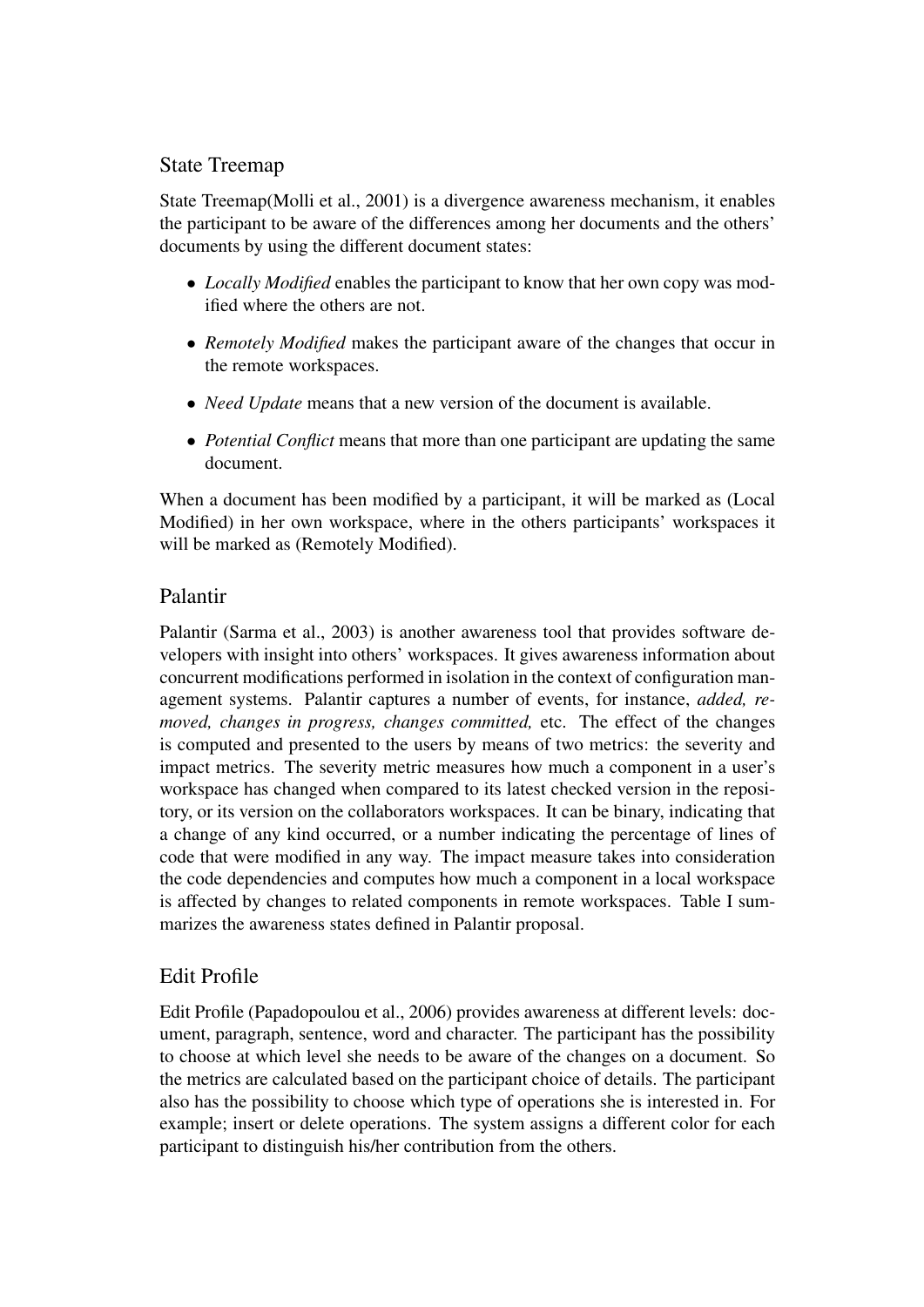| Event             | Meaning                                                   |  |
|-------------------|-----------------------------------------------------------|--|
| Populated         | Artifact has been placed in a workspace                   |  |
| Synchronized      | Artifact has been Synchronized with repository            |  |
| ChangesInProgress | Artifact has Changed in the workspace                     |  |
| ChangesReverted   | Artifact has been returned to it's original state         |  |
| ChangesCommitted  | New Version of artifact has been stored in the repository |  |
| SeverityChanged   | Amount of changes to an artifact has changed              |  |

Table I. Palantir divergence awareness states.

### Wooki (Concurrent Modifications)

Wooki (Weiss et al., 2007) is a P2P wiki composed of a P2P network of autonomous wiki servers. Each wiki page is replicated over the whole set of server. A change performed on a wiki server is immediately applied to the local copy and then propagated to the other sites. A remote change when received by a server is merged with local changes and then applied to the local copy. To avoid the conflicts, the redundancy or even the unreliable information that result from the merge, a concurrency awareness mechanism is used. This mechanism makes users aware of the status of the pages they access regarding concurrency: Has this page been merged automatically? In this case show me where concurrent changes occur since the last reviewed state?

Existing systems such as State Treemap, Palantir, Edit Profile and Wooki; define their own divergence metrics without a common formal definition. Metrics are coupled with the application and cannot be used outside their original scope. In the next section, we propose a unified formal model for divergence awareness. This model allows to compute all existing divergence metrics.

# SCHO: Shared Causal History Ontology

Divergence occurs when there are more than one copy of a shared document. Optimistic replication model (Saito and Shapiro, 2005) considers  $(N)$  sites sharing copies of shared document. A document is modified by executing an operation on it. Any operation has the following life cycle:

- 1. Generated on one site and executed locally immediately,
- 2. broadcasted to the other sites,
- 3. received by other sites and re-executed.

The causality property is essential in a collaborative system to avoid users' confusion (Sun et al., 1998). Causality ensures that all operations are ordered by a precedence relation in the sense of the Lamport's happened-before relation (Lamport, 1978). Therefore they will be executed in same order on every site. Broadcast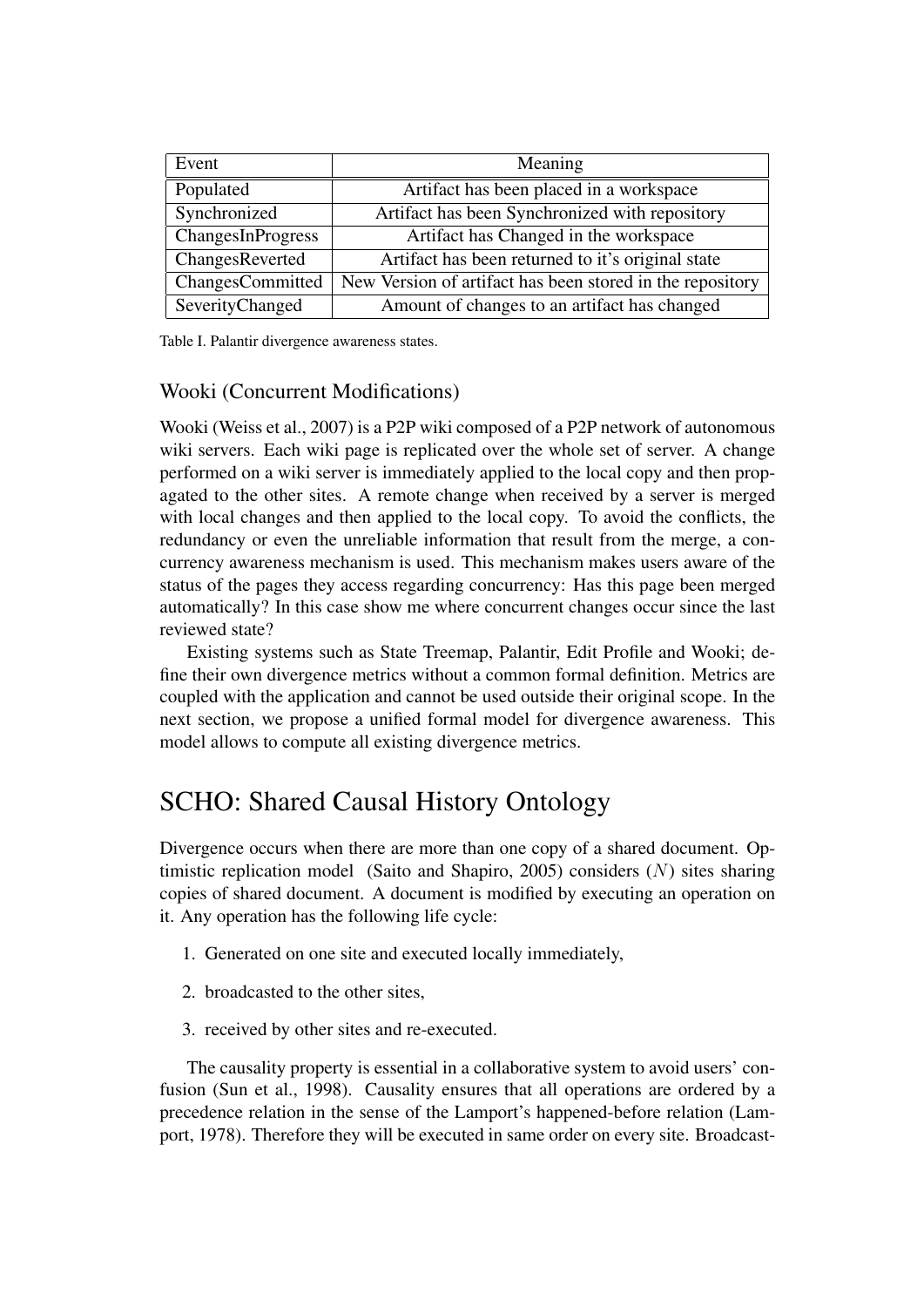ing operations is not fully determined in the general optimistic replication framework. But it is assumed that all operations should be eventually delivered to all sites. The causality and broadcasting are application independent.

We observed that divergence metrics on a document can be computed relying on the state of its operations according to the operation life cycle in the optimistic replication model. Our approach is to define an ontology to formalize concepts and relations that allow to build and to share causal histories. This ontology allows the formal definition of existing divergence metrics and to calculate them as semantic queries.

The broadcast is represented using the general approach of publish/subscribe that can be used by any distributed collaborative system (Rahhal et al., 2009). The model is not application dependent. Consequently, we have to determine the underlying concepts required to exchange change sets i.e. set of operations. The publish/subscribe model works as follows:

- When a document is modified on a site, patches are generated. A patch is a set of operations related to one document.
- Several patches can be combined in one changes t that can be published into one or several channels called PushFeeds.
- An authorized site can create a PullFeed corresponding to an existing Push-Feed and pull changesets. Then the patches contained in the changesets can be re-executed locally. If needed, the integration process merges this modification with concurrent ones, generated either locally or received from a remote site.

#### Unified Shared Causal History Model (SCHO)

The Shared Causal History Ontology (SCHO) shown in Figure 1 represents all the concepts of SCHO: changesets, patches, push and pull feeds. This ontology enables the SCHO users to query the current state of the document and its complete history using semantic queries. This ontology is populated through the user interaction with the system using five basic operations: *createPatch*, *createPush*, *push*, *createPull* and *pull*. These operations are inspired by the Push/Pull/Clone model used in distributed version control systems such as Git, Mercurial and Bazaar (Allen et al., 1995). These operations create instances of the SCHO ontology. The details and the algorithms of each operation are presented in the following section.

Each site can perform five operations:

- createPatch: Generates operations
- createPush: Creates a topic (or feed) in the publish/subscribe model
- push: Publishes local operations on the feed
- createPull: Subscribes to a remote feed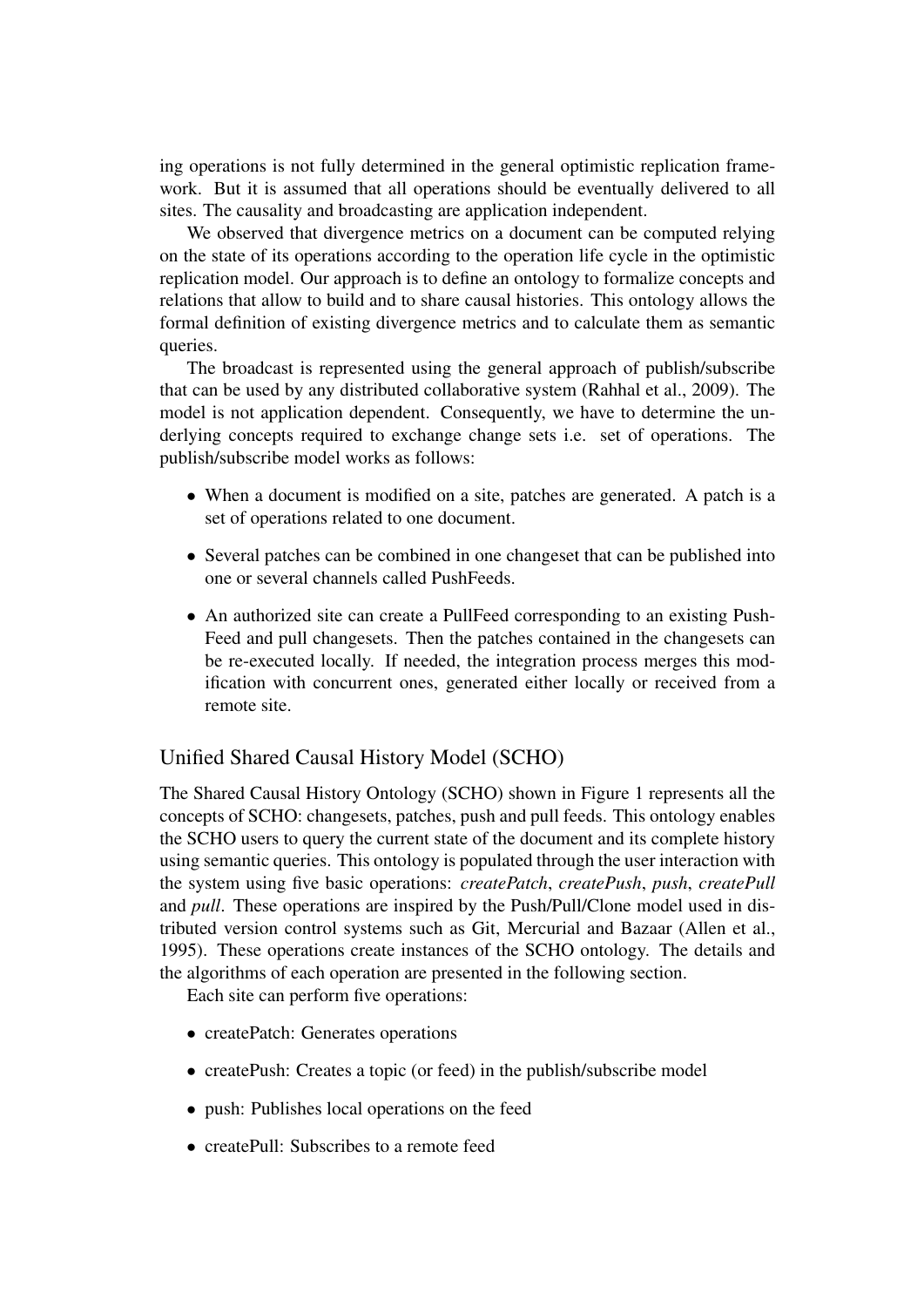• pull: Consumes remote operations.

These five operations enable the building and sharing of causal history.



Figure 1. Shared Causal History Ontology.

The OWL file for the Shared Causal History Ontology (SCHO) is provided in Appendix A.

The ontology defines basic concepts common to distributed version control systems such as ChangeSet, Patch, Previous, Operation, etc. It also defines more precise concepts such as PullFeed and PushFeed. These concepts allow the distinction between published/unpublished operations and consumed/unconsumed operations which is essential for computing divergence awareness.

- *Site*: a site has the following properties:
	- siteID: This attribute contains the identifier of the site.
	- hasPush, hasPull and hasDoc : The range of these properties are respectively a *PushFeed*, a *PullFeed* and a *Document*. A site has several PushFeeds, several PullFeeds and several Documents.
- *Document*: a document has the following properties:
	- docID: This attribute contains the identifier of the document.
	- head: This property points to the last *Patch* applied to the document.
- *Operation*: This concept represents a change in a document. An operation has the following property:
	- operationID: This attribute contains the unique identifier of the operation.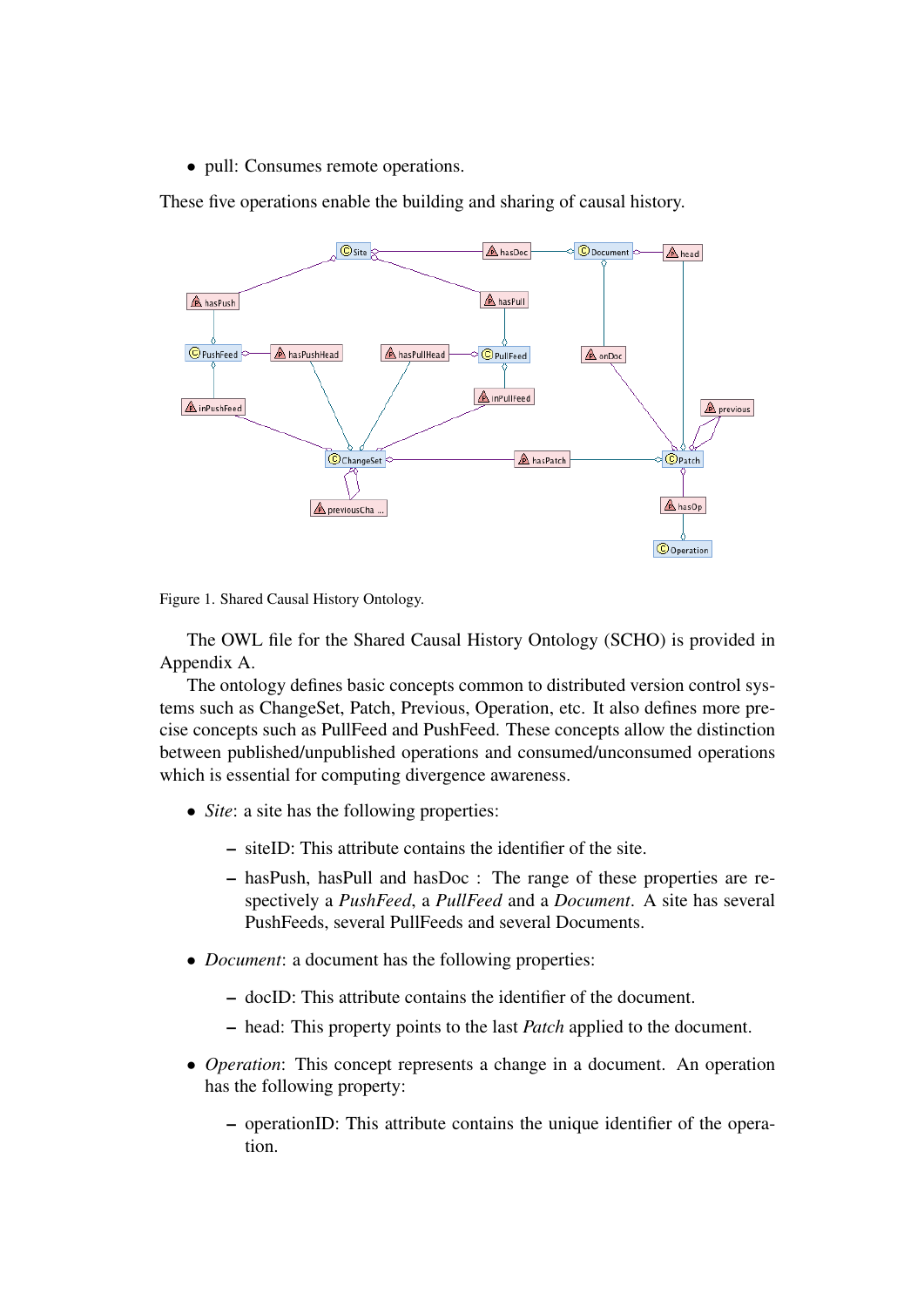- *Patch*: A set of operations. A patch is calculated during the save of document. A patch has the following properties:
	- patchID: A unique identifier of the patch.
	- onDoc: The range of this property is the *Document* where the patch was applied.
	- hasOp: This property points to the *Operations* generated when the document was saved.
	- previous: Points to the precedent executed *Patch* on the local site.
- *ChangeSet*: A set of patches. This concept is important to support transactional changes. It allows to group patches generated on multiple documents. Therefore, it is possible to push modifications on multiple documents. it has the following properties:
	- changSetID: A unique identifier of a *ChangeSet*.
	- hasPatch: Points to the *Patches* generated since the last push.
	- previousChangeSet: Points to the precedent *ChangeSet*.
	- inPushFeed: The range of this property is a *PushFeed*. This property indicates the *PushFeed* that publishes the *ChangeSet*.
	- inPullFeed: The range of this property is a *PullFeed*. This property indicates the *PullFeed* that pulls a *ChangeSet*.
- *PushFeed*: This concept is used to publish changes made on a site. It has the following properties:
	- pushID: A unique identifier of the *PushFeed*.
	- hasPushHead: This property points to the last published *ChangeSet*.
- *PullFeed*: This concept is used to receive the changes made on a remote Site. It has the following properties:
	- pullID: A unique identifier of the *PullFeed*.
	- hasPullHead: This property points to the last pulled *ChangeSet*.

The ontology is managed by the five operations mentioned earlier. The algorithms for these operations are presented in the following. These algorithms ensure that each site implements a causal reception (Rahhal et al., 2009). Consequently, the proposed framework ensures causality.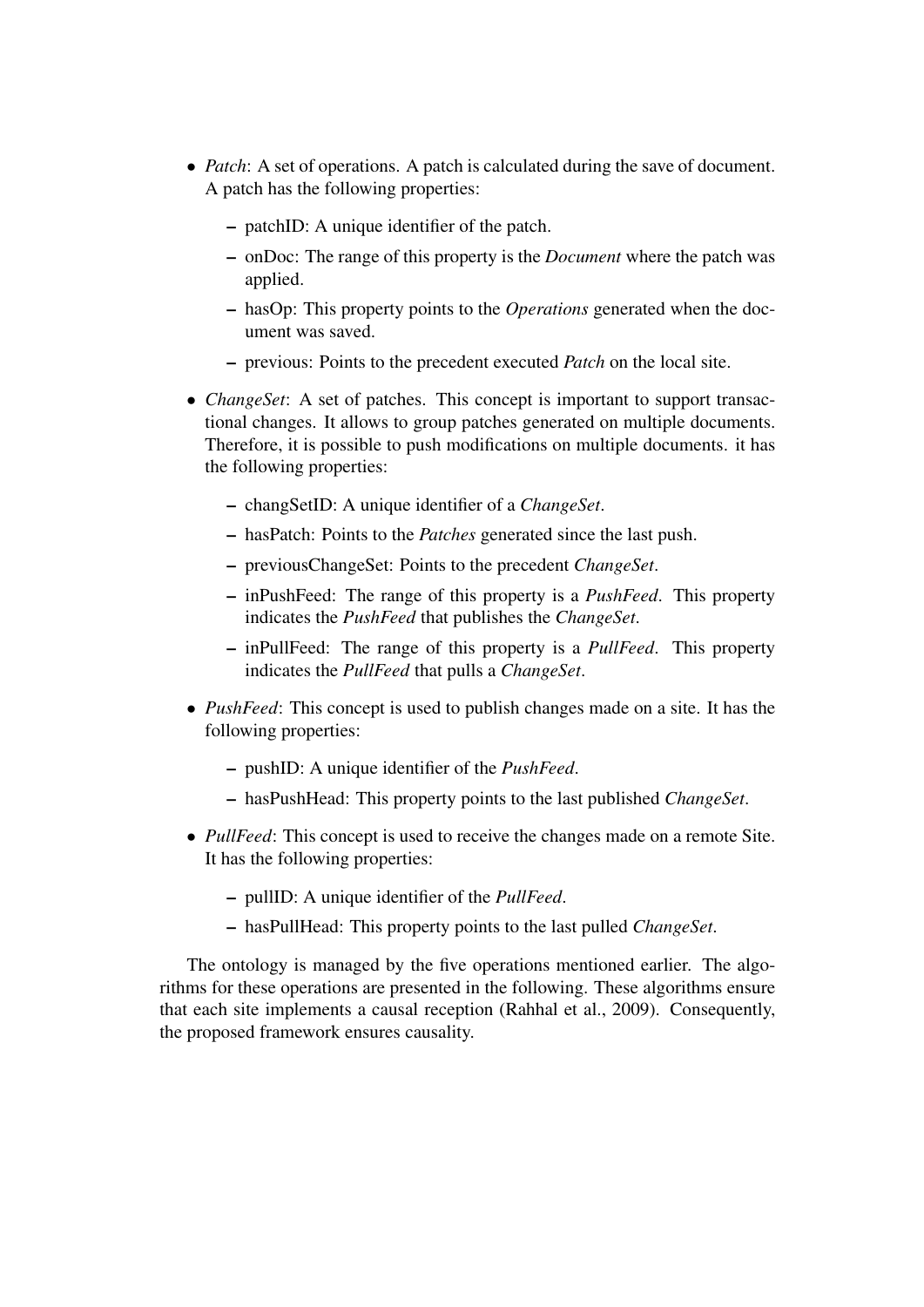#### Unified Shared Causal History Algorithms

The *createPatch* operation is called when a document is modified. It calls a *diff* function that computes the operations related to a particular type of document. The *diff* function is an application dependent function.

```
createPatch(doc : String, docMod : String) :
 Patch(pid = concat(size.sizeID, site.logicalClock++)foreach op ∈ diff(doc, docMod) do
  Operation (opid = concat(size.sizeID, site.logicalClock++) )hasOp(pid, opid)
 endfor
 previous(pid, doc.head)
 head(doc, pid)
 onDoc(pid, doc)
```
The communication between sites is made through feeds. The *createPush* operation creates a PushFeed. A PushFeed is used to publish the changes.

```
createPush(name : String, docs : set of Document ) :
 PushFeed(name)
 hasPush(site, name)
 call Push(name)
```
The *push* operation creates a ChangeSet corresponding to the documents and adds it to the PushFeed.

```
push(name : String) :
 ChangeSet(csid=concat(site.siteID, site.logicalClock++))
 inPushFeed(csid, name)
 published = \exists x \exists y (Patch(x) \land Changeset(y) \land inPushFeed(y, name) \land hasPatch(y, x))patches = \{ \exists x \exists p \ (Patch(P) \land Document(x) \land onDoc(x,p)) \}foreach patch \in patches / published
  hasPatch(csid, patch)
 endfor
 previousChangeSet(csid, name.hasPushHead)
 hasPushHead(name, csid)
```
PullFeeds are created to pull changes from PushFeeds on remote sites to the local site. A PullFeed is related to a PushFeed. In the sense that it is impossible to pull unpublished data. The *createPull* operation perform this task.

```
createPull(name : String, pushID : int) :
 PullFeed(name);
 call Pull(name);
```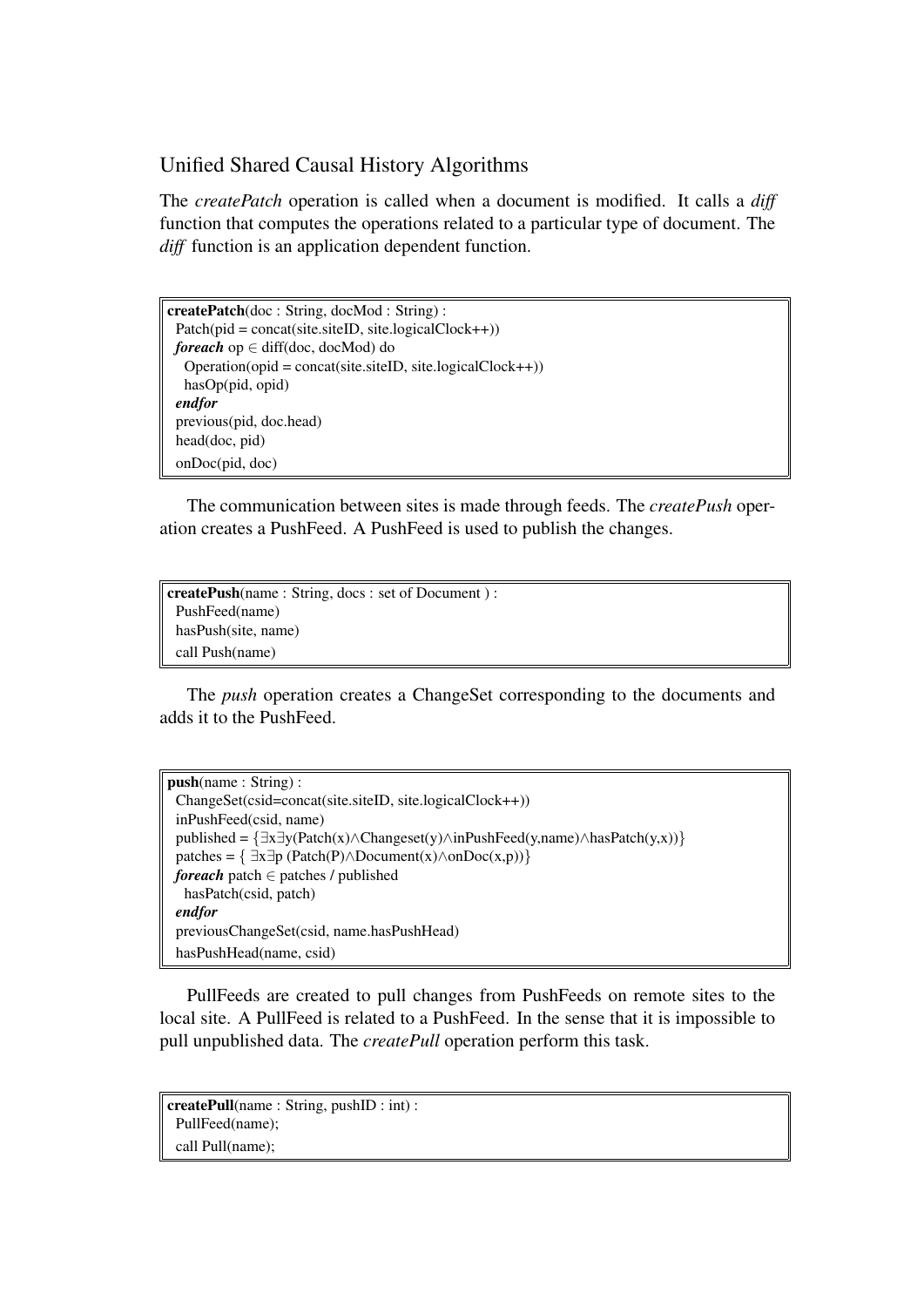The *pull* operation fetches the published ChangeSets that have not been pulled yet. It adds these ChangeSets to the PullFeed and integrate them to the documents on the pulled site.

```
pull(name : String) :
 cs = get(name.headPullFeed)
 while (cs \neq null)
  CS' = \{\exists x (ChangeSet(x) \land inPushFeed(x, name))\}if cs \notin CS' then
    inPullFeed(cs, name)
    call Integrate(cs)
  endif
  cs = cs.previousChangeSet
 endwhile
```
The "Integrate" function in the *pull* algorithm is an Commutative Replicated Data Type (CRDT) algorithm (Weiss et al., 2010) (Weiss et al., 2009) (Preguica et al., 2009)

# Divergence Metrics in SCHO

This section details the formal definition of existing divergence awareness metrics based on SCHO model. Divergence awareness metrics are calculated on a site for a given document. We use the following notations: *LS* to denote a local site on which divergence metrics are calculated. *RS*: to denote a remote site. We define the following formula:

• *onSite(P,D,S)*: This means that a patch P belongs to a document D was generated on a site S.

 $onSite(P, D, S) \equiv \exists P \exists D \exists S : \; Path(P) \land \; Document(D) \land \; Site(S) \land \;$  $onDoc(P, D) ∧ hasDoc(S, D)$ 

• *inPushFeed(P,S)*: This means that a patch  $P$  is published by the site  $S$ .

 $inPush Feed(P, S) \equiv \exists P \exists P \exists S : \mathit{Patch}(P) \land \mathit{PushFeed}(PF) \land \mathit{Site}(S) \land$  $hasPush(S, PF) \wedge inPush Feed(P, PF)$ 

• *inPullFeed(P,S)*: This means that a patch  $P$  is consumed by the site  $S$ .

 $inPullFeed(P, S) \equiv \exists P \exists P \exists S : \mathit{Patch}(P) \land \mathit{PullHead}(PF) \land \mathit{Site}(S) \land \emptyset$  $has Pull(S, PF) \wedge in PullFeed(P, PF)$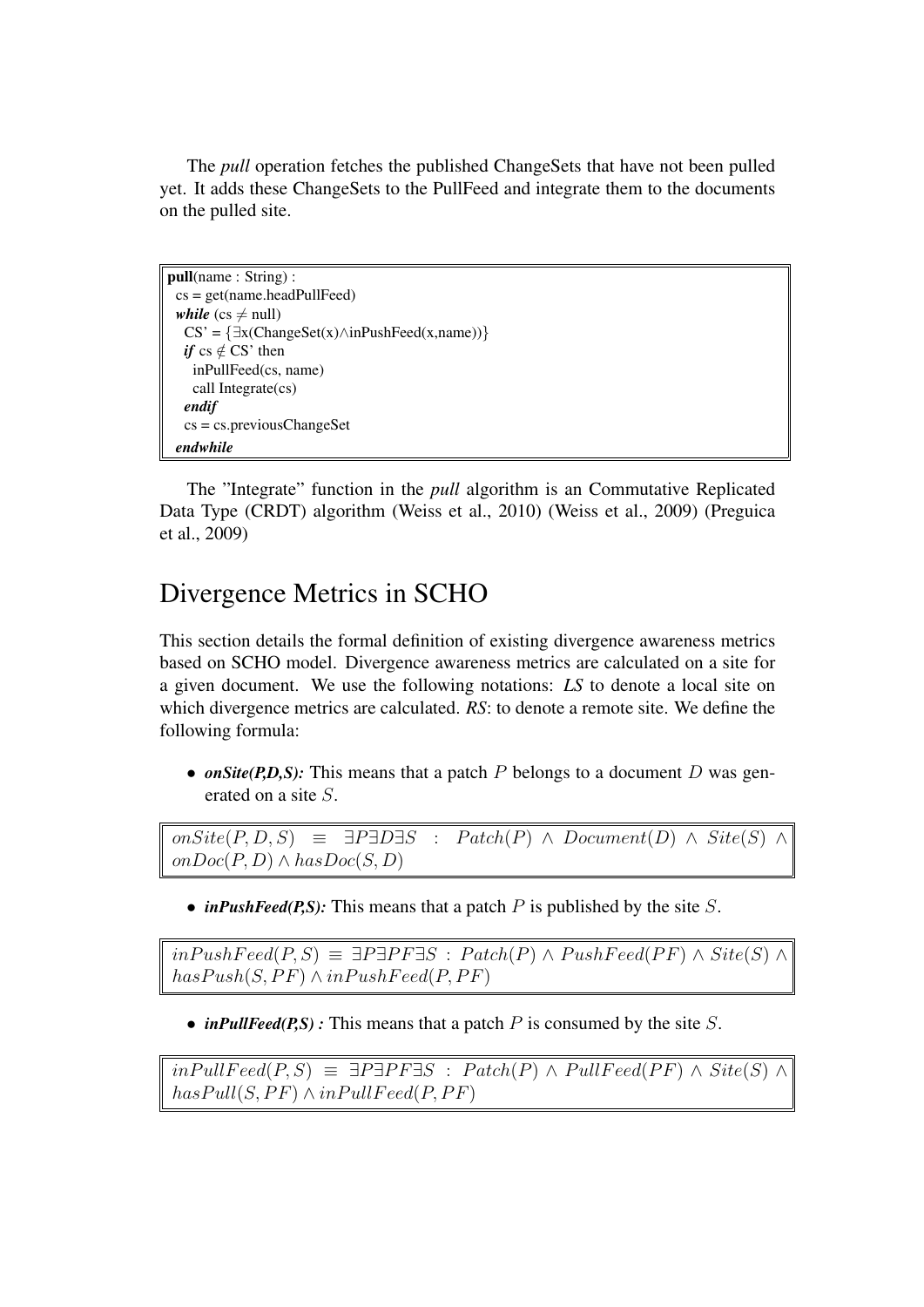State Treemap Divergence Awareness

To calculate the State Treemap metrics using the SCHO model, we made the following interpretations and defined the corresponding formula.

• *Locally Modified(LM):* There are new patches in a local site which are not published in its PushFeeds.

```
LM(D, LS) \equiv \exists P \exists D \exists LS \; : \; \mathit{Patch}(P) \land \mathit{Document}(D) \land \mathit{Site}(LS) \land \emptysetonSite(P, D, LS) \land \neg inPushFeed(P, LS)
```
• *Remotely Modified(RM):* There are new patches in remote sites which are not in the PullFeeds of the current site.

 $RM(D, LS) \equiv \exists P \exists D \exists LS \exists RS : \text{Patch}(P) \land \text{Document}(D) \land \text{Site}(LS) \land$  $Site(RS) \wedge (LS \neq RS) \wedge onSite(P, D, RS) \wedge \neg in PullFeed(P, LS)$ 

• *Potential Conflict (PC):* It is the state where the document is Locally Modified and Remotely Modified. This is the intersection of the two previous states.

 $PC(D, LS) \equiv \exists D \exists LS \exists RS : Document(D) \wedge Site(LS) \wedge Site(RS) \wedge (LS \neq$  $RS) \wedge LM(D, LS) \wedge RM(D, LS)$ 

• *Need Update(LNU):* There are PushFeed(s) in remote sites that were not pulled locally.

 $LNU(D, LS) \equiv \exists P \exists D \exists LS \exists RS : \mathit{Patch}(P) \wedge \mathit{Document}(D) \wedge \mathit{Site}(LS) \wedge$  $Site(RS) \wedge (LS \neq RS) \wedge inPushFeed(P, RS) \wedge \neg inPullFeed(P, LS)$ 

• *Will Conflict (WC):*

 $WC(D, LS) \equiv \exists D \exists LS \; : \; Document(D) \wedge Site(LS) \wedge LNU(D, LS) \wedge$  $LM(D, LS)$ 

• *Locally Up To Date (UTD)*

 $UTD \equiv \forall D \forall S : Document(D) \wedge Site(S) \wedge \neg LM(D, S) \wedge \neg RM(D, S)$ 

#### Palantir Divergence Awareness

We define the divergence awareness of Palantir detailled in the table I using SCHO ontology.

• *Populated (Pop):* A document has been created on a site.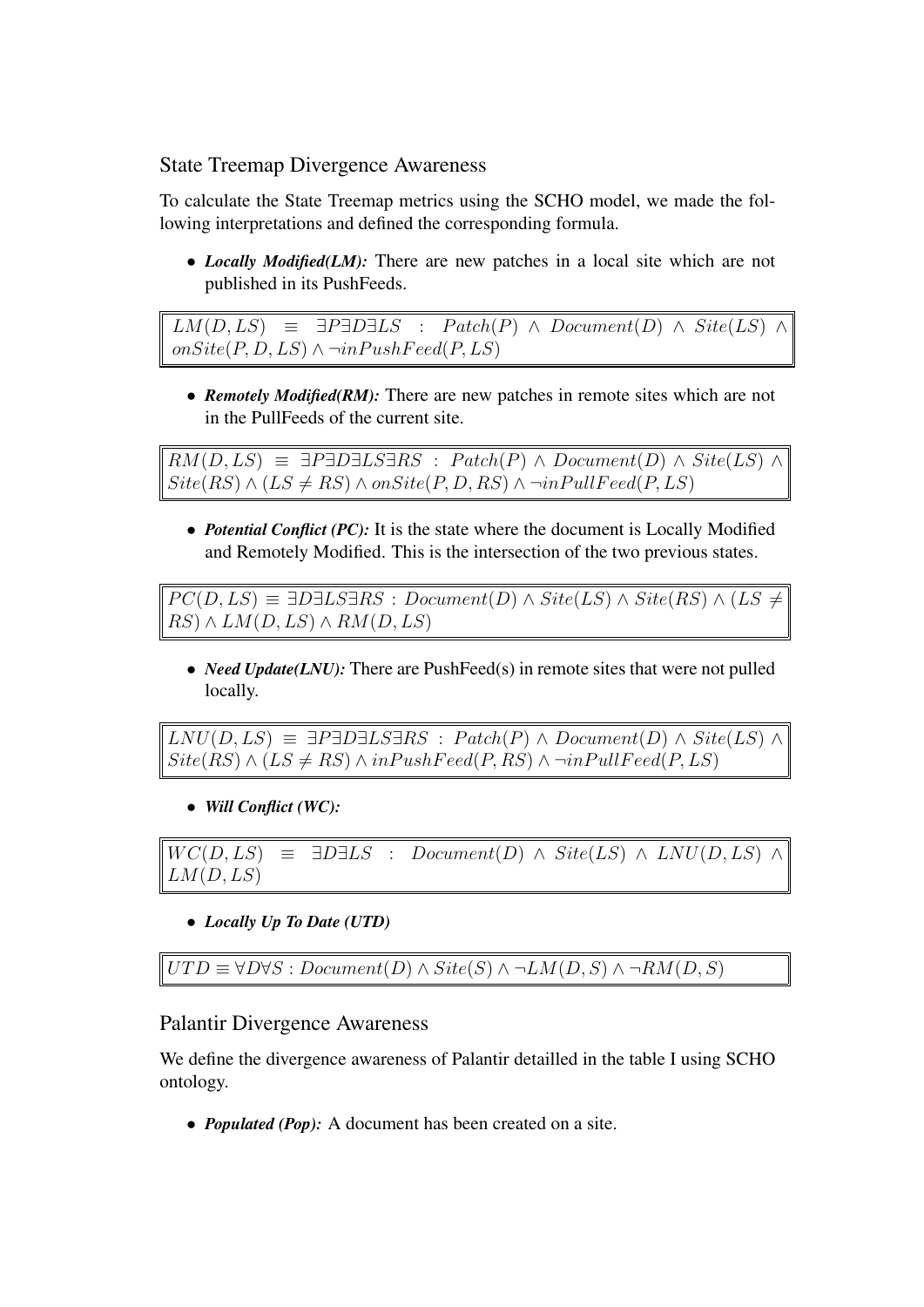$Pop \equiv \exists D \exists LS \forall RS : Document(D) \wedge Site(LS) \wedge Site(RS) \wedge (LS \neq RS) \wedge$  $hasDoc(LS, D) \wedge \neg hasDoc(RS, D)$ 

#### • *Change in progress (CP):*

This state is similar to the Locally-Modified or Remotely-Modified states already mentioned in State Treemap.

 $CP \equiv \exists D \exists S : Document(D) \wedge Site(S) \wedge (LM(D, S) \vee RM(D, S))$ 

• *Change Reverted:* The document has returned to its original state.

```
ChangeReverted \equiv \exists UndoOperation(LS)
```
#### • *Severity Changed:*

The number of patches has been done on a document.

| $\n  \bigg  \begin{matrix} \sum P : P \in \{LM(D,S)\} \\ \sum P : P \in \{RM(D,S)\} \end{matrix}$ |  |
|---------------------------------------------------------------------------------------------------|--|
|                                                                                                   |  |

It is interesting to notice that the SCHO model allows to use State Treemap metrics to calculate Palantir metrics. This was not possible without the formal ontology.

#### Concurrent modification Divergence Awareness

The patches which were made locally in parallel with the patches which were made remotely. If we know the causal relation between patches on a document we could know the concurrent patches. The multi-synchronous environment satisfies the causality which ensures that all the operations are ordered by a previous relation. This means that the operations will be executed in same order on every site. The history in this approach will be causal graph.

```
CM \equiv \exists D \exists S \exists P1 \exists P2 : Document(D) \wedge Site(S) \wedge hasDoc(S, D) \wedgeonDoc(P1, D) ∧ onDoc(P2, D) ∧ ¬previous(P1, P2)
```
# Validation

In order to validate our approach we populated the SCHO ontology with the causal history data. We used *git* (Git, 2005) repositories. *git* is a distributed version control system that supports a multi-synchronous collaboration. *git* repositories have rich sets of data with different size that can be used to compute divergence metrics.

To use *git* data, First we had to inject the *git* history data into a triple store to populate our ontology. We used the Jena TDB (Jena, 2009) triple store, then we implemented a parser code which is responsible for the mapping between the concepts defined in *git* history and SCHO ontology. Figure 2 shows the history log of a sample *git* project.

We made the following assumptions when we parsed the *git* history: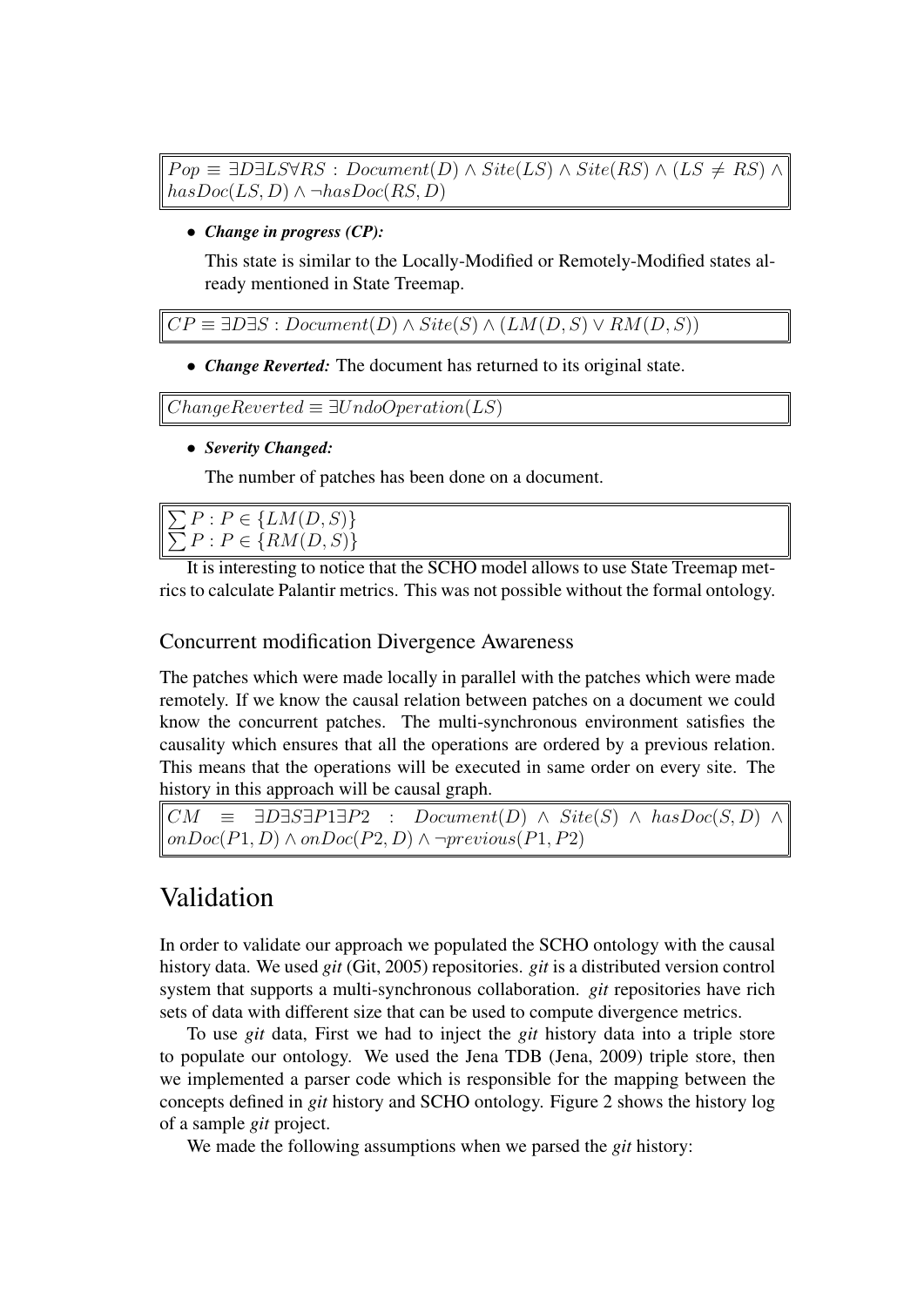

Figure 2. A sample project *git* history.

- We considered the project as one shared object, so any changeset we find is a modification to this object.
- Whenever we find a branch in the history we create a PushFeed and the corresponding Site.
- Whenever we find a merge changeset we create a PullFeed and the corresponding Site.
- Each site represents one user.

So for the sample project we will have: three Sites, two PullFeeds, two Push-Feeds and thirteen ChangeSets. Figure 3 shows the populated ontology resulting from parsing the *git* history. Figure 4 shows the same RDF graph but without the concepts for the sake of clarity.

Based on the assumptions mentioned above we were able to find the different sites and the push/pull interactions between the sites as it is shown in Figure 4.

Then we used the metrics described earlier to calculate the divergence between the sites using SPARQL (SPARQL, 2008) queries. For example the following query returns the state *Remotely Modified* for a ChangeSet \$*CSid*.

```
SELECT ? pf WHERE \{MS2W: SCSid MS2W: in Pull Feed ? pf.
       MS2W: SCSid MS2W: date ? date.
       ? pf MS2W: has Pull Head ? CSHead
       MS2W: ? CSHead MS2W: date ? headDate .
       NOT EXISTS { MS2W: $CSid MS2W: published "true".}
       FILTER (xsd: dateTime (?headDate) \leq xsd: dateTime (?date))
       }
```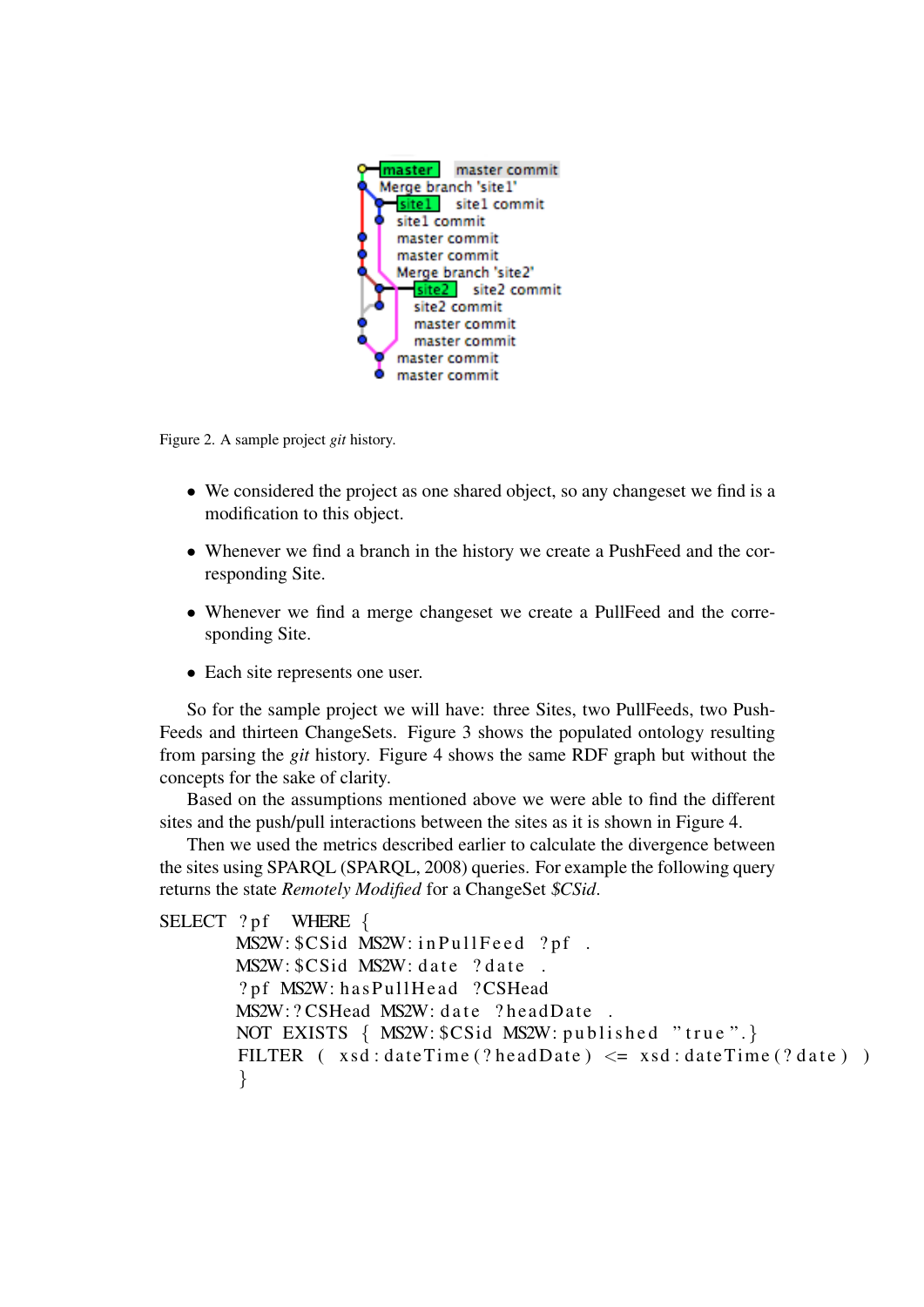

Figure 3. A sample project equivalent RDF graph.

The following query returns the state *Published* for a ChangeSet \$*CSid*.

```
SELECT ? pf ? date WHERE \{MS2W: SCSid MS2W: in Push Feed ? pf.
       MS2W: $CSid MS2W: date ? date.
       FILTER (xsd: dateTime (? date) \leq \ $date^^ xsd : date Time)
        }
```
If a ChangeSet is not in one of these states i.e. not *Published* and not *Remotely Modified* then it will be in the state *Locally Modified* Table II shows the resulted states for State Treemap and Palantir for our sample project.

We plotted the corresponding divergence graph. Figure 5 shows the results we found for the sample *git* project. We can observe clearly the divergence and convergence phases.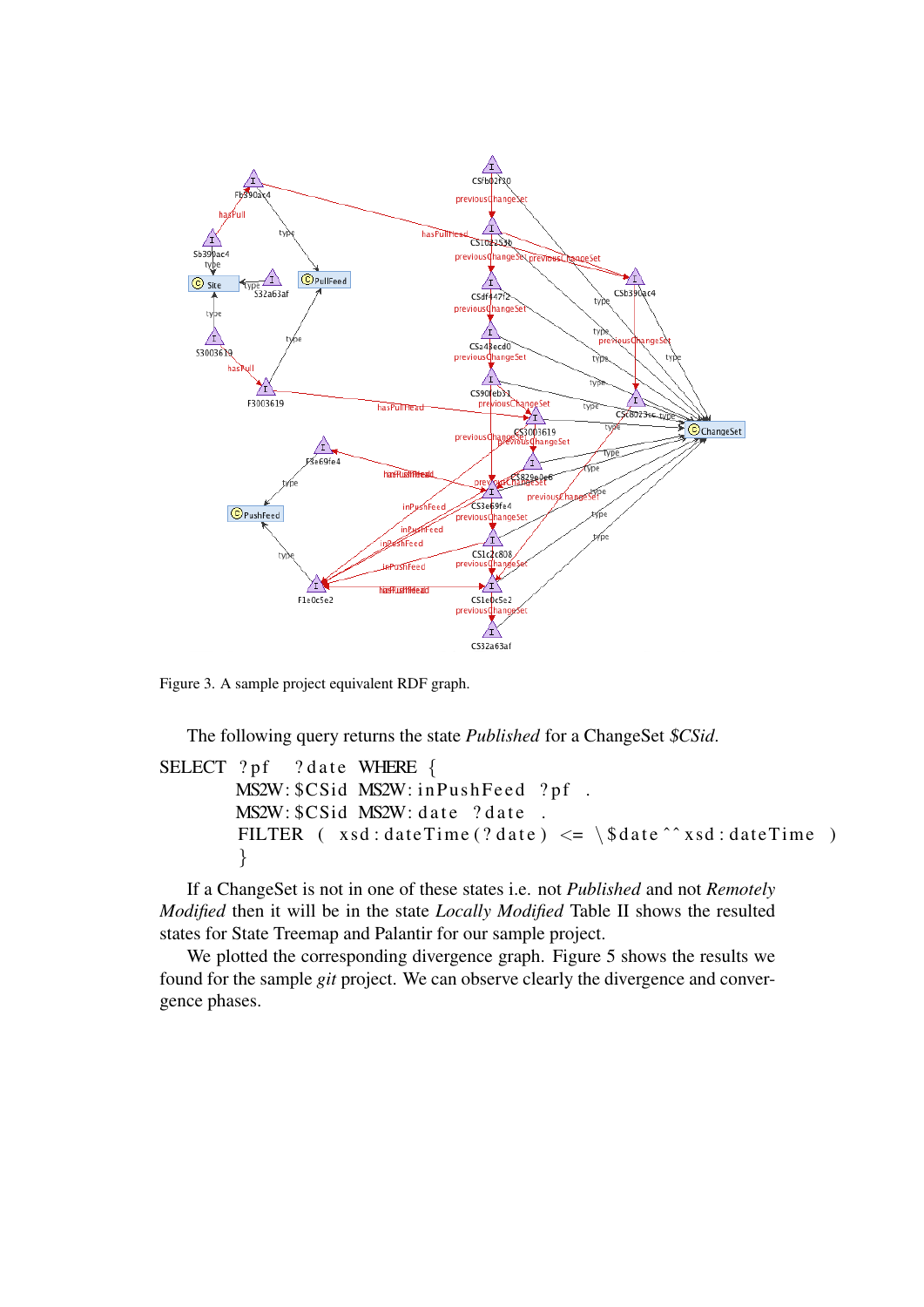

Figure 4. A sample project equivalent RDF graph without the concepts.



Figure 5. Divergence awareness for sample project.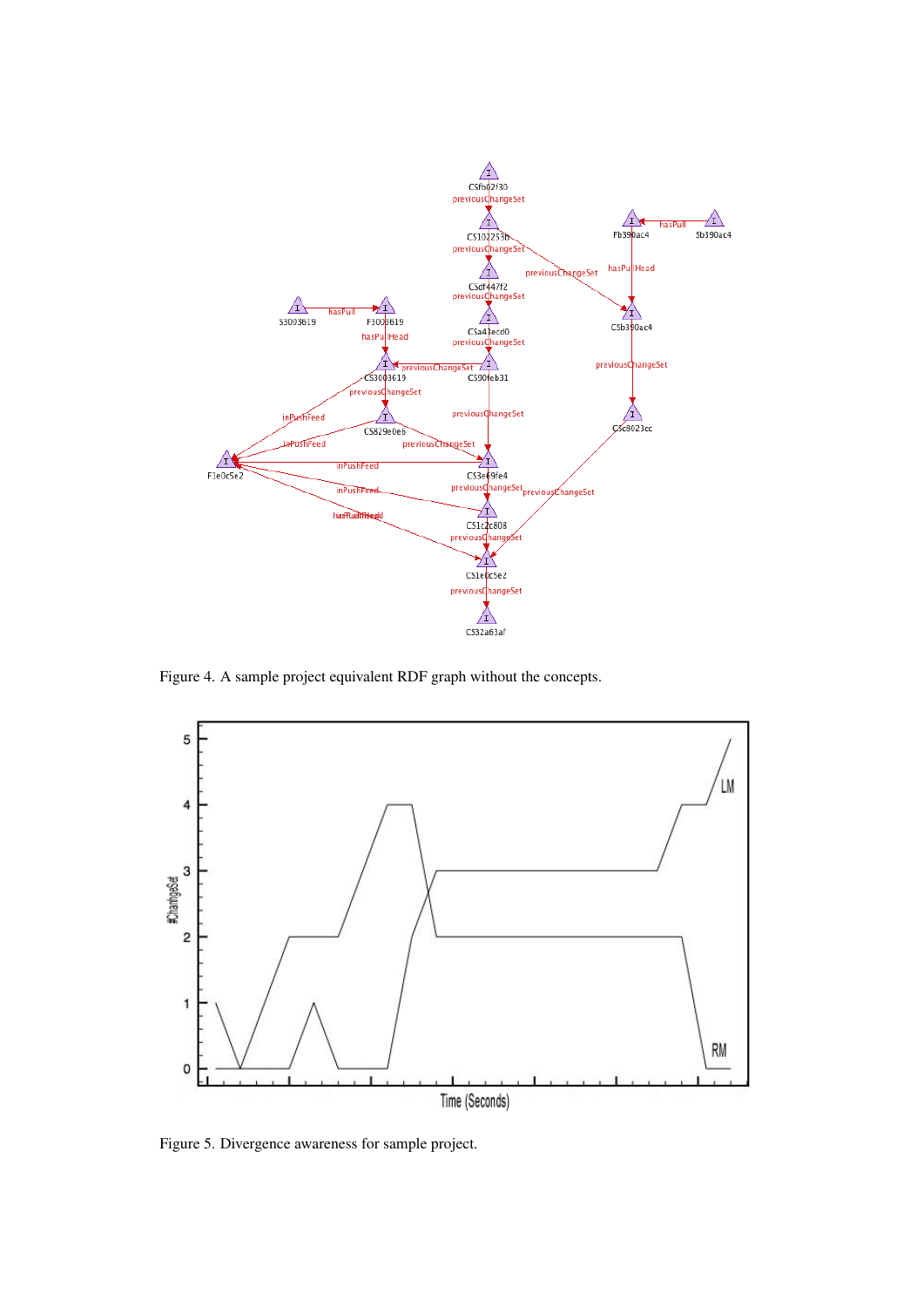| ChangeSet No.  | <b>State Treemap</b>      | Palantir                  |  |
|----------------|---------------------------|---------------------------|--|
|                | <b>Locally Modified</b>   | Populated                 |  |
| 2              | Up to Date                | <b>Changes Committed</b>  |  |
| 3              | <b>Remotely Modified</b>  | Change in Progress        |  |
| $\overline{4}$ | <b>Remotely Modified</b>  | Change in Progress        |  |
| 5              | <b>Potential Conflict</b> | <b>Change in Progress</b> |  |
| 6              | <b>Remotely Modified</b>  | <b>Changes Committed</b>  |  |
| 7              | <b>Remotely Modified</b>  | Change in Progress        |  |
| 8              | <b>Remotely Modified</b>  | Change in Progress        |  |
| 9              | <b>Potential Conflict</b> | Change in Progress        |  |
| 10             | <b>Potential Conflict</b> | Change in Progress        |  |
| 11             | <b>Potential Conflict</b> | Change in Progress        |  |
| 12             | <b>Locally Modified</b>   | Synchronized              |  |
| 13             | <b>Locally Modified</b>   | Change in Progress        |  |

Table II. Divergence awareness results for the sample project.

Then we used real *git* projects to validate the approach, such as reddit (Reddit, 2008), gollum (Gollum, 2010), CakePHP (CakePHP, 2005) and MongoDB (MongoDB, 2009). The reddit project has 424 changsets in its *git* history over 26 months. The gollum project has 554 changesets over 10 months. The CakePHP project has 7508 changesets over 64 months. The mongoDB has 11086 changesets over 38 months.

Table III shows the details of each project and the execution time for populating the ontology with the causal history of these projects that we used to validate our approach.

| Project name   | #ChangeSets | Project Lifespan (month) | Execution time $(ms)$ |
|----------------|-------------|--------------------------|-----------------------|
| Sample project | 13          |                          | 2079                  |
| Reddit         | 424         | 26                       | 3549                  |
| Gollum         | 554         |                          | 7976                  |
| <b>CakePHP</b> | 7508        | 64                       | 384409                |
| MongoDB        | 11086       | 38                       | 783560                |

Table III. Execution time for populating the SCHO ontology.

Figures 6, 7 and 8 show the results obtained after calculating the divergence awareness metrics on the reddit, gollum and mongoDB projects respectively. The *Y-axis* represents the number of changesets, while the *X-axis* represents the time.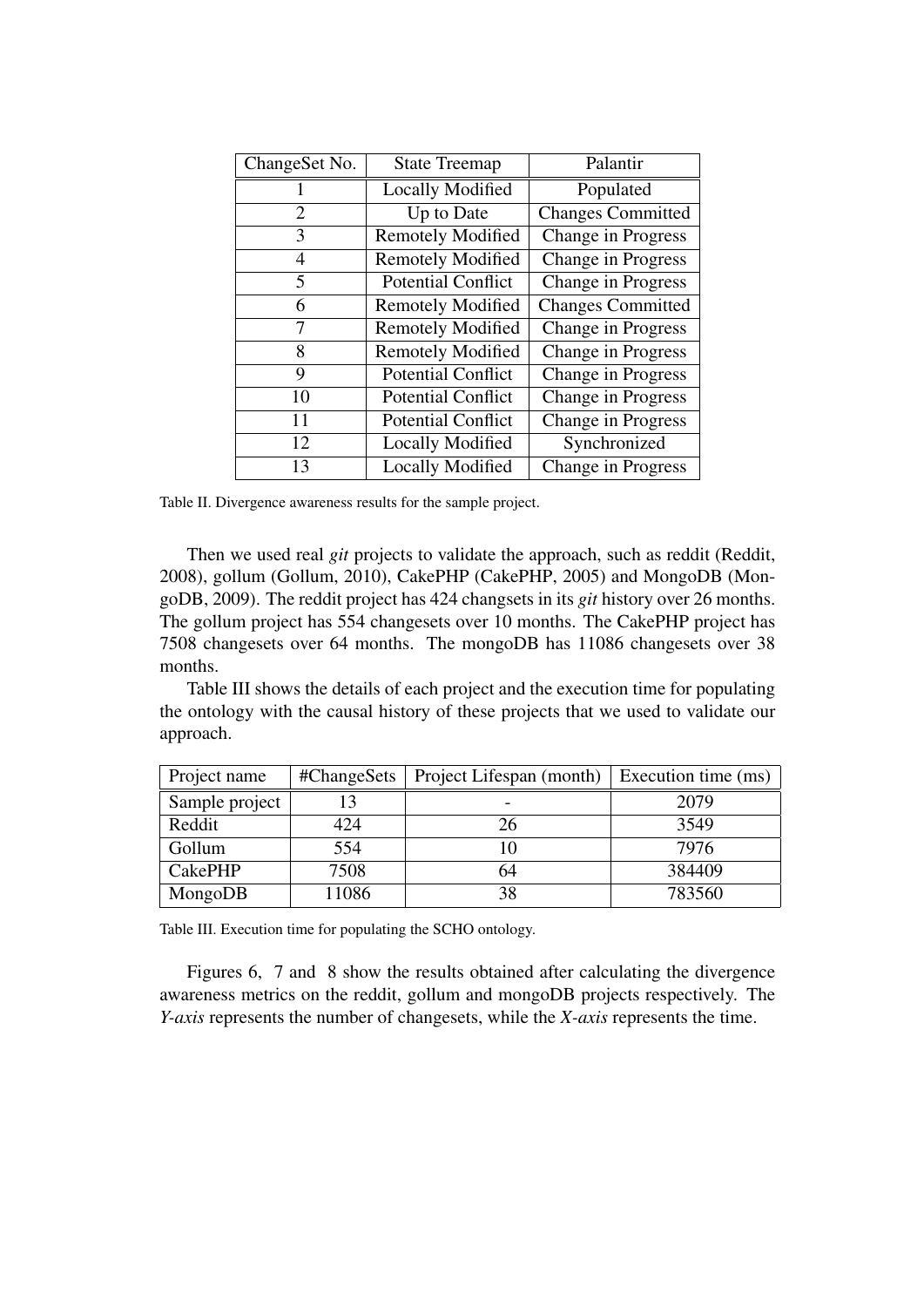

Figure 6. Divergence awareness for reddit project.



Figure 7. Divergence awareness for gollum project.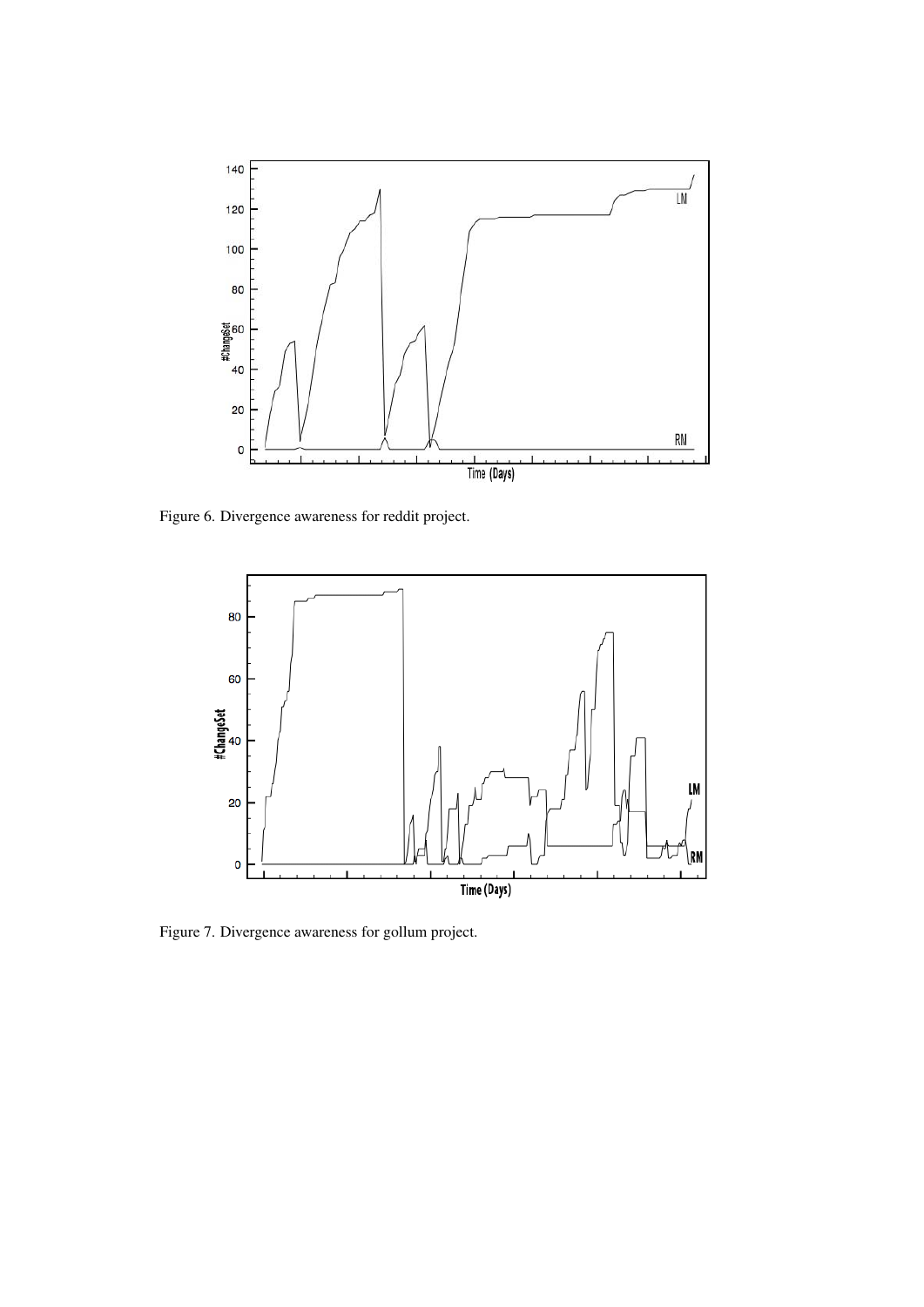

Figure 8. Divergence awareness for mongoDB project.

# Conclusion

Building a system that computes divergence awareness can be a very challenging task. Different propositions have been made to compute divergence awareness, like StateTreemap, Palantir, etc. Such divergence metrics are highly dependent on applications and cannot be reused outside of their original scope. In this work, we proposed a general framework that allow to capture and to share causal histories. We expressed this model using semantic technologies. Next, we demonstrated how it is possible to compute all existing divergence metrics on this framework using semantic queries. Thus, divergence metrics are no more dependent of application models. We validated this result by transforming the distributed version control systems history into this ontology and computing the divergence metrics on them.

In the future we plan to embed SCHO ontology inside distributed version control systems in order to allow users and developers to take advantage of divergence awareness and semantic technologies. We also plan to analyze more systems to characterize divergence evolution in time.

### References

Allen, L., G. Fernandez, K. Kane, D. Leblang, D. Minard, and J. Posner (1995): 'ClearCase MultiSite: Supporting Geographically-Distributed Software Development'. *Software Configuration Management: Scm-4 and Scm-5 Workshops: Selected Papers*.

CakePHP (2005): 'PHP framework'. http://www.cakephp.org/.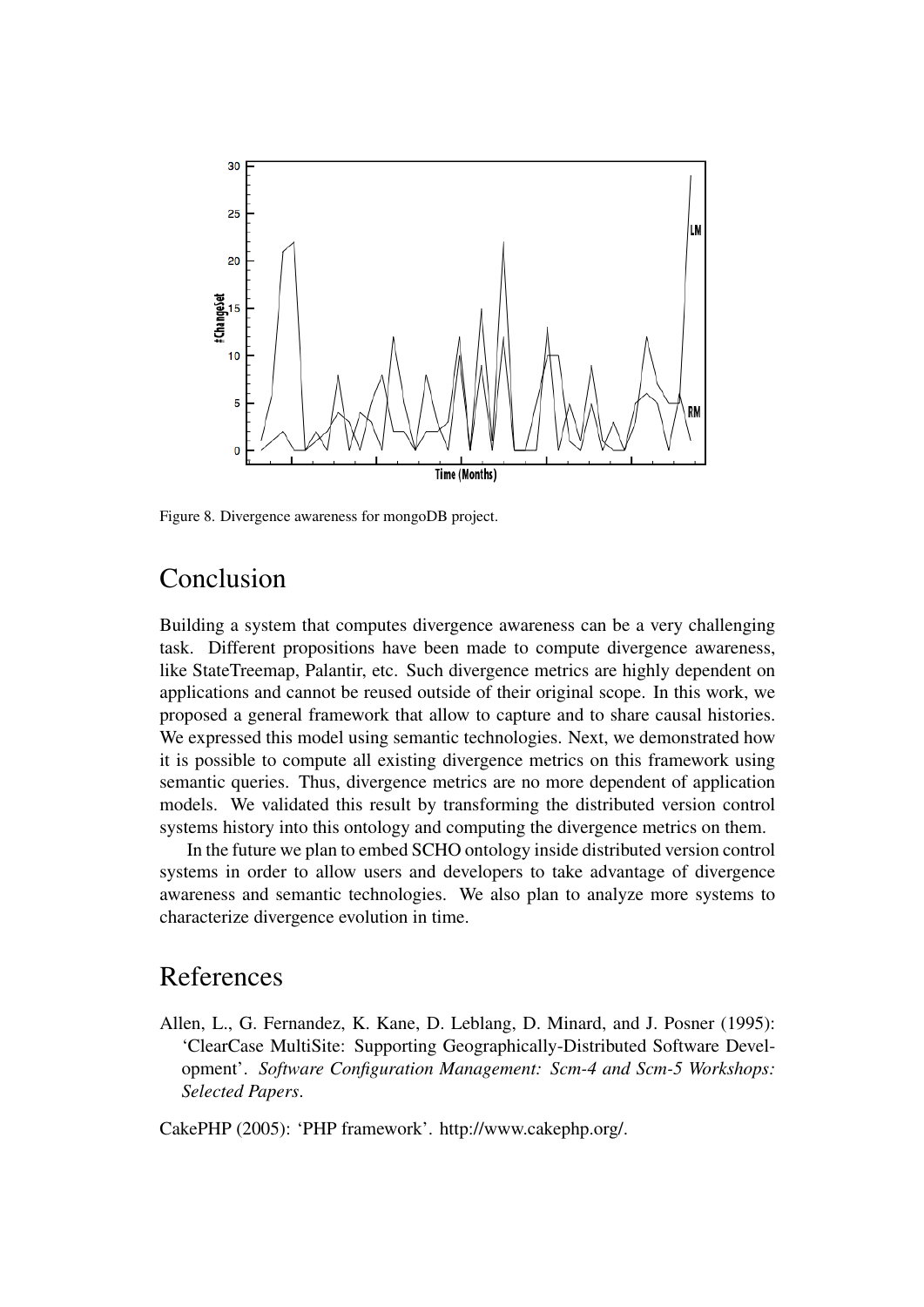- Dourish, P. (1995): 'The Parting of the Ways: Divergence, Data Management and Collaborative Work'. In: *4th European Conference on Computer Supported Cooperative Work*.
- Ellis, C. A. and S. J. Gibbs (1989): 'Concurrency Control in Groupware Systems'. In: *SIGMOD Conference*, Vol. 18. pp. 399–407.
- Git (2005): 'Fast Version Control System'. http://git-scm.com/.
- Gollum (2010): 'A wiki built on top of Git'. https://github.com/github/gollum.git.
- Jena (2009): 'Open source Semantic Web framework for Java'. http://openjena.org/.
- Lamport, L. (1978): 'Times, Clocks, and the Ordering of Events in a Distributed System'. *Communications of the ACM*, vol. 21, no. 7, pp. 558–565.
- Molli, P., H. Skaf-Molli, and C. Bouthier (2001): 'State Treemap: an Awareness Widget for Multi-Synchronous Groupware'. In: *Seventh International Workshop on Groupware - CRIWG*. IEEE Computer Society.
- MongoDB (2009): 'Document oriented database'. http://www.mongodb.org/.
- Papadopoulou, S., C. Ignat, G. Oster, and M. Norrie (2006): 'Increasing Awareness in Collaborative Authoring through Edit Profiling'. In: *IEEE Conference on Collaborative Computing: Networking, Applications and Worksharing - CollaborateCom 2006*. Atlanta, Georgia, USA.
- Preguica, N., J. M. Marques, M. Shapiro, and M. Letia (2009): 'A Commutative Replicated Data Type for Cooperative Editing'. *2009 29th IEEE International Conference on Distributed Computing Systems*, pp. 395–403.
- Rahhal, C., H. Skaf-Molli, P. Molli, and S. Weiss (2009): 'Multi-synchronous Collaborative Semantic Wikis'. In: *10th International Conference on Web Information Systems Engineering - WISE '09*, Vol. 5802 of *LNCS*. pp. 115–129, Springer.
- Reddit (2008): 'Reddi the voice of the internet'. http://www.reddit.com/.
- Saito, Y. and M. Shapiro (2005): 'Optimistic replication'. *ACM Computing Surveys*, vol. 37, no. 1, pp. 42–81.
- Sarma, A., Z. Noroozi, and A. V. D. Hoek (2003): 'Palantr: Raising Awareness among Configuration Management Workspaces'. pp. 444–454.
- SPARQL (2008): 'SPARQL Protocol and RDF Query Language'. http://www.w3.org/TR/rdf-sparql-query/.
- Sun, C., X. Jia, Y. Zhang, Y. Yang, and D. Chen (1998): 'Achieving convergence, causality preservation, and intention preservation in real-time cooperative editing systems'. *ACM Transactions on Computer-Human Interaction (TOCHI)*, vol. 5, no. 1, pp. 63–108.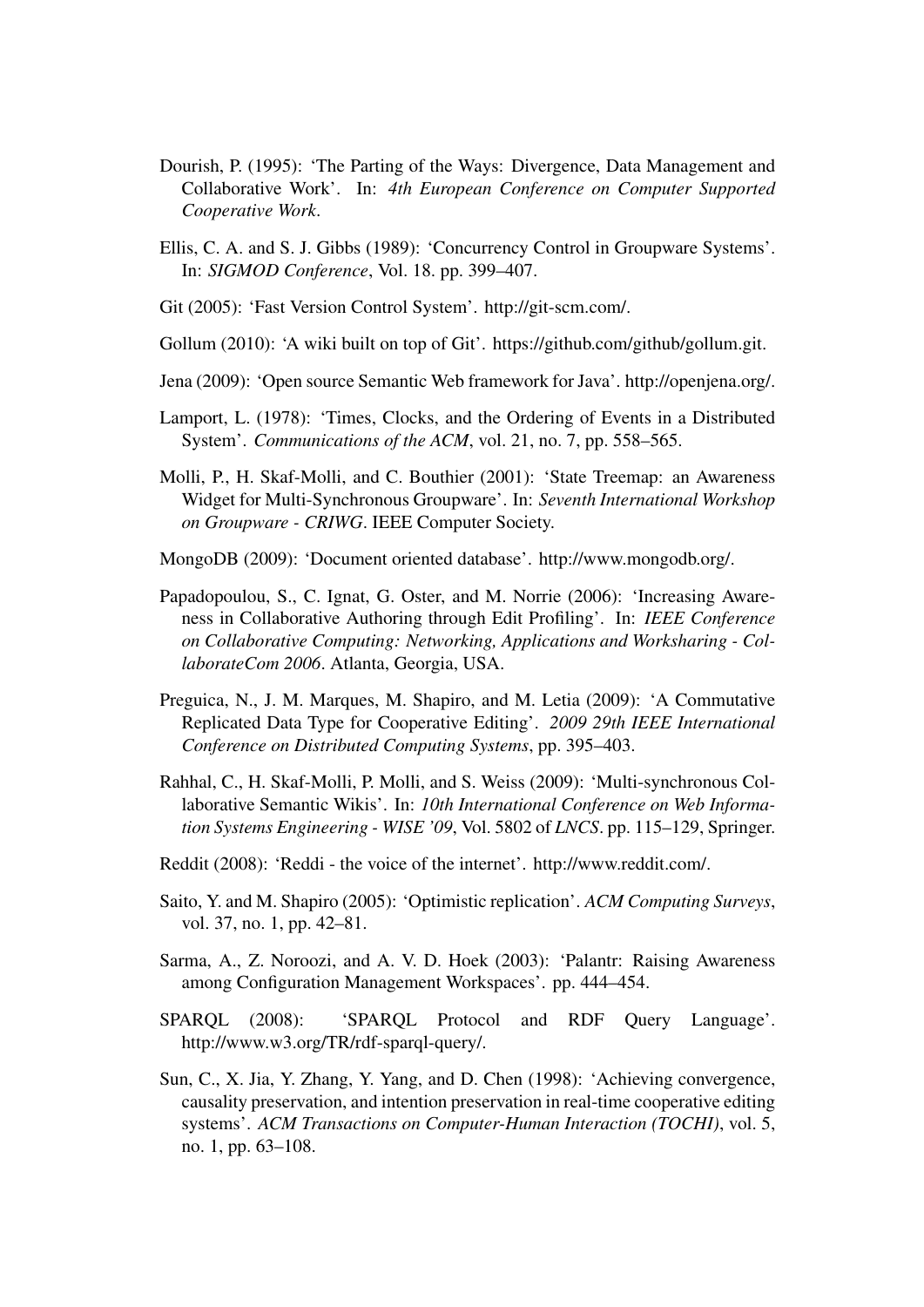- Weiss, S., P. Urso, and P. Molli (2007): 'Wooki: a P2P Wiki-based Collaborative Writing Tool'. In: *Web Information Systems Engineering*. Nancy, France.
- Weiss, S., P. Urso, and P. Molli (2009): 'Logoot : a Scalable Optimistic Replication Algorithm for Collaborative Editing on P2P Networks'. In: *International Conference on Distributed Computing Systems (ICDCS)*. IEEE.
- Weiss, S., P. Urso, and P. Molli (2010): 'Logoot-Undo: Distributed Collaborative Editing System on P2P Networks'. *IEEE Transactions on Parallel and Distributed Systems*, vol. 21, no. 8.

### A SCHO Ontology described in OWL

| Namespace (rdf   | $=$ <http: -="" -ns#="" -syntax="" 02="" 1999="" 22="" rdf="" www.w3.org="">)</http:> |
|------------------|---------------------------------------------------------------------------------------|
| Namespace (owl)  | $=$ <http: 07="" 2002="" owl#="" www.w3.org="">)</http:>                              |
| Namespace (xsd)  | $=$ <http: 2001="" www.w3.org="" xmlschema#="">)</http:>                              |
| Namespace (rdfs) | $=$ <http: 01="" 2000="" rdf-schema#="" www.w3.org="">)</http:>                       |
| Namespace (a)    | $=$ <http: 2009="" 4="" ontologies="" scho.<="" td="" www.semanticweb.org=""></http:> |

Ontology ( $\langle$ http://www.semanticweb.org/ontologies/2009/4/scho.owl>

```
Class (a: ChangeSet partial
 owl: <b>Things</b>)Class (a: Document partial
 owl: <b>Things</b>)Class (a: Operation partial
 owl: <b>Things</b>)Class (a: Patch partial
 owl: Thing)
Class (a: Pull Feed partial
 ow1: Thing)Class (a: PushFeed partial
 owl: Thing)
Class (a: Site partial
 owl: Thing)
Class (owl: Thing partial)O b ject Property (a: hasDoc
 domain(a: Site)range (a: Document))
ObjectProperty (a: hasOpdomain (a: Patch)
 range(a:Operation))
```